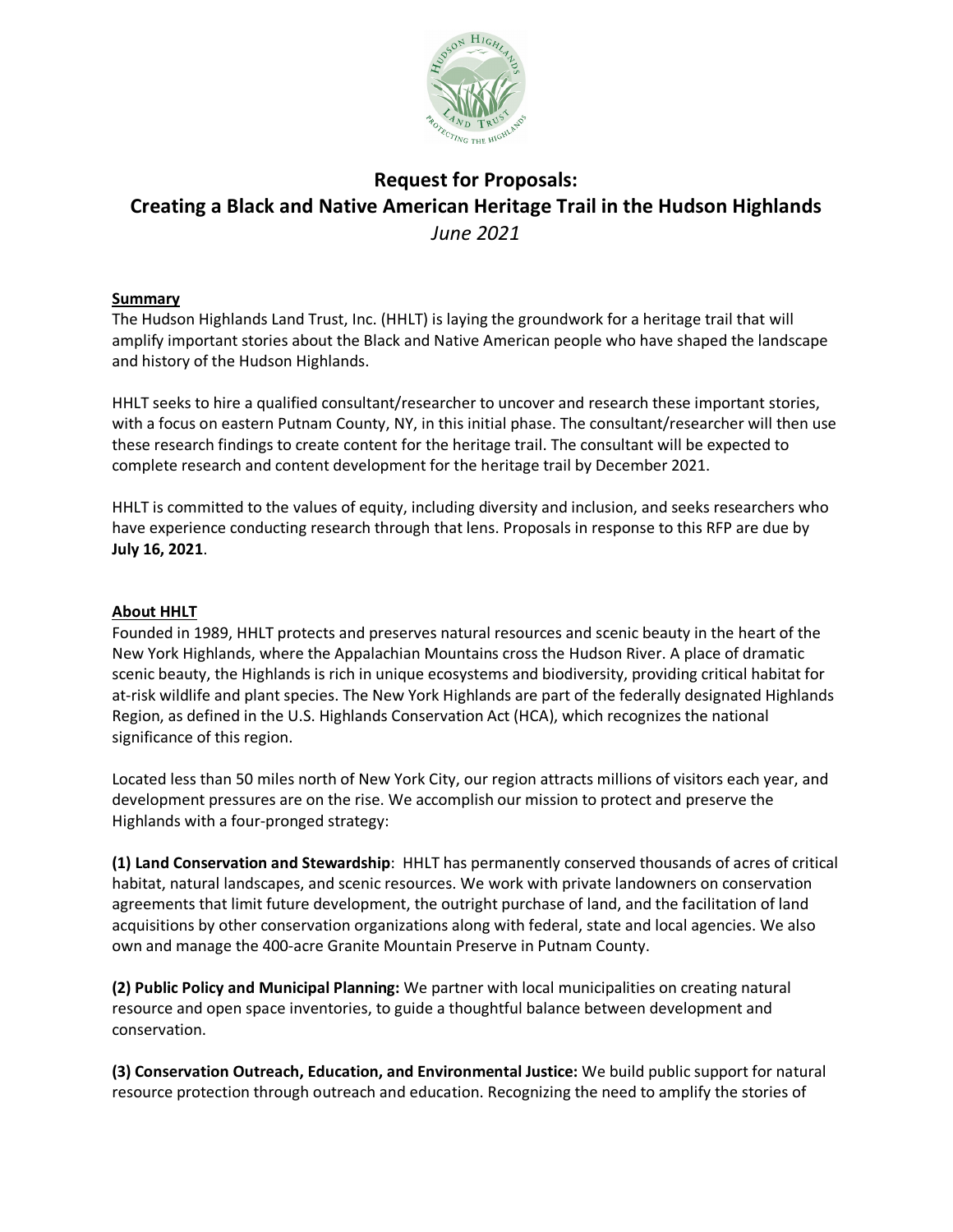

Communities of Color in the NY Highlands, we are committed to promoting more projects that are relevant to all people, especially those who were historically excluded.

**4) New York Highlands Network:** HHLT convenes and coordinates this coalition of 16 conservation organizations and government agencies working to increase the pace and inclusivity of conservation across the New York Highlands.

# **Project Background**

Across the U.S., the conservation community is taking responsibility for making land conservation more inclusive. Like many land trusts, HHLT was formed in the 1980s with a mission to protect natural resources, scenic beauty and rural character in our region. As we evolve as an organization, we acknowledge the inequities in past conservation work, and we are dedicated to promoting more projects with relevance to people of all backgrounds, especially those who have been historically excluded.

On June 5, 2020, HHLT issued a statement about racial inequity and highlighted the need to amplify the stories of Communities of Color in the Hudson Highlands. We made a commitment to use our platforms to share and amplify stories of and from People of Color who have shaped the landscape and history of the Hudson Highlands. In the fall of 2020, HHLT launched the *Relearning Highlands History* blog series (*hhlt.org/relearning-highlands-history*) to deliver on that promise.

Now a year after *Relearning Highlands History* was first envisioned, HHLT would like to take the series one step further and bring some of these important stories "to life" by creating a digital heritage trail that will highlight sites relevant to the history of Black and Native Americans in the Hudson Highlands.

This digital heritage trail, as envisioned, will take visitors on an educational journey that winds temporally through original human history on this landscape to the present, and geographically from Peekskill to Beacon. When completed, this heritage trail east of the Hudson River will complement the existing African American Heritage Trail of Westchester County to the south, and the Dutchess County Equality Trail to the north. (The latter trail is currently under development through a partnership between the Mid-Hudson Antislavery Project and Dutchess County Historical Society.) Like these other regional heritage trails, the Hudson Highlands trail will provide opportunities for historical and environmental education, as well as inspiration for conservation action.

We have identified several potential focal points or "stops" along the trail:

- **Frederick Philipse Estate and Beverley Robinson House**: The homes of Frederick Philipse, and Col. Beverley Robinson and Susanna Philipse, were located along current Route 9D in Garrison. The Philipses were major enslavers and slave traders in colonial New York.
- **Villages of the Nochpeem**: One of the chieftaincies of the Wappinger Tribe, the homes of these Native American people were located north of Anthony's Nose in Garrison.
- **Nimham Mountain**: A 1,054-acre Multiple Use Area located in Kent and named after Chief Daniel Nimham, who challenged to the Philipse Patent, covering what is now Putnam County.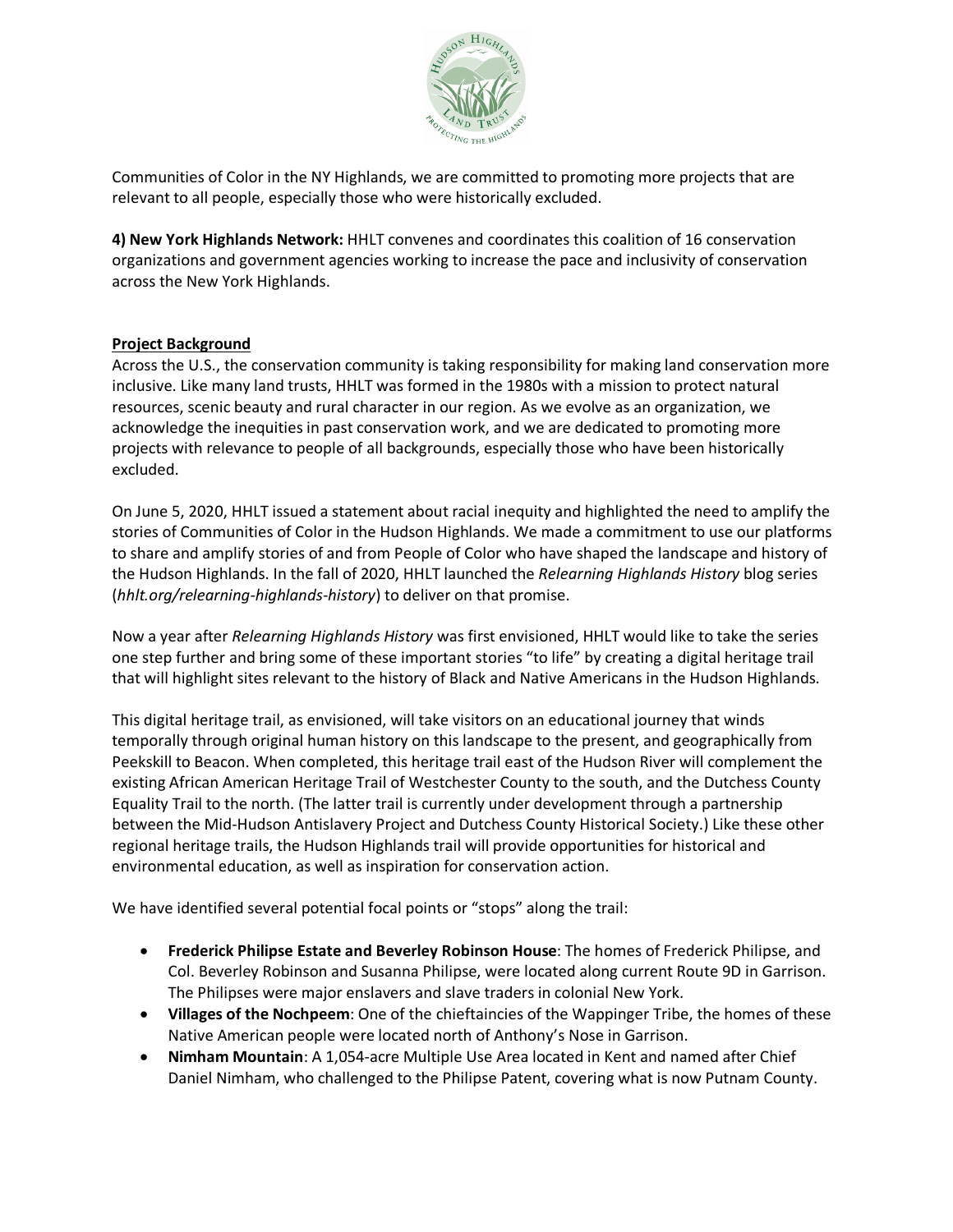

- **Larksburg/Lawson Cemetery**: Black journalist, political activist and community leader Sumner Lark created Larksburg, an African American community and cemetery, on 200 acres in Putnam Valley in the 1920s. When Mr. Lark died in 1931, control passed to Bishop Robert Lawson, a Harlem religious leader who spoke at the first March on Washington along with Dr. Martin Luther King Jr. At least 300 people were buried at this cemetery, including Mr. Lark and Bishop Lawson.
- **Snowdale Farm**: This Patterson resort, run by the Moran family, was part of a flourishing recreational tourism industry for African Americans in the 1920-30s.
- **Tone's Pond**: Tonetta Lake in Southeast was home to a fisherman's resort, run by Tone Seeley, an enslaved man manumitted (or released from slavery) after his service in the American Revolutionary War.

# **HHLT is seeking to hire a qualified consultant/researcher to uncover and fully research these important stories about people and the land, and use those research findings to create content for the heritage trail.**

The consultant will research historic sites in and near Putnam County, initially focusing on the above stories and other potential properties along the Hudson River from Peekskill to Beacon. They will work closely with HHLT, researchers, historians, local museums/archives and Communities of Color to identify key historical figures, locations, land issues, and stories to share through the trail. The digital heritage trail will also draw from the stories told through the *Relearning Highlands History* series.

# **Research and content development for the heritage trail will be completed in 2021, with the implementation of the trail anticipated in 2022-2023.**

Once established, the digital heritage trail will make important stories and historic sites accessible forever, providing educational content on the Black and Native American history of the area for generations to come. Our hope is that the trail will inspire visitors not only from local communities, but also from across the country and around the world, to learn, or *relearn*, Hudson Highlands history.

# **Scope of Services**

The consultant/researcher for the heritage trail project will:

- Work closely with Ashley Rauch, HHLT's Community Engagement Manager and Project Manager for the heritage trail project, to define a detailed workplan and timeline for the project, with specific deliverables and outcomes, based on the tasks and deliverables outlined below.
- Attend monthly planning/progress meetings with the Project Manager via Zoom.
- Conduct extensive research, both online and through local museums, archives and other credible sources, to identify key historical figures, locations, land issues, and stories for potential inclusion along the heritage trail.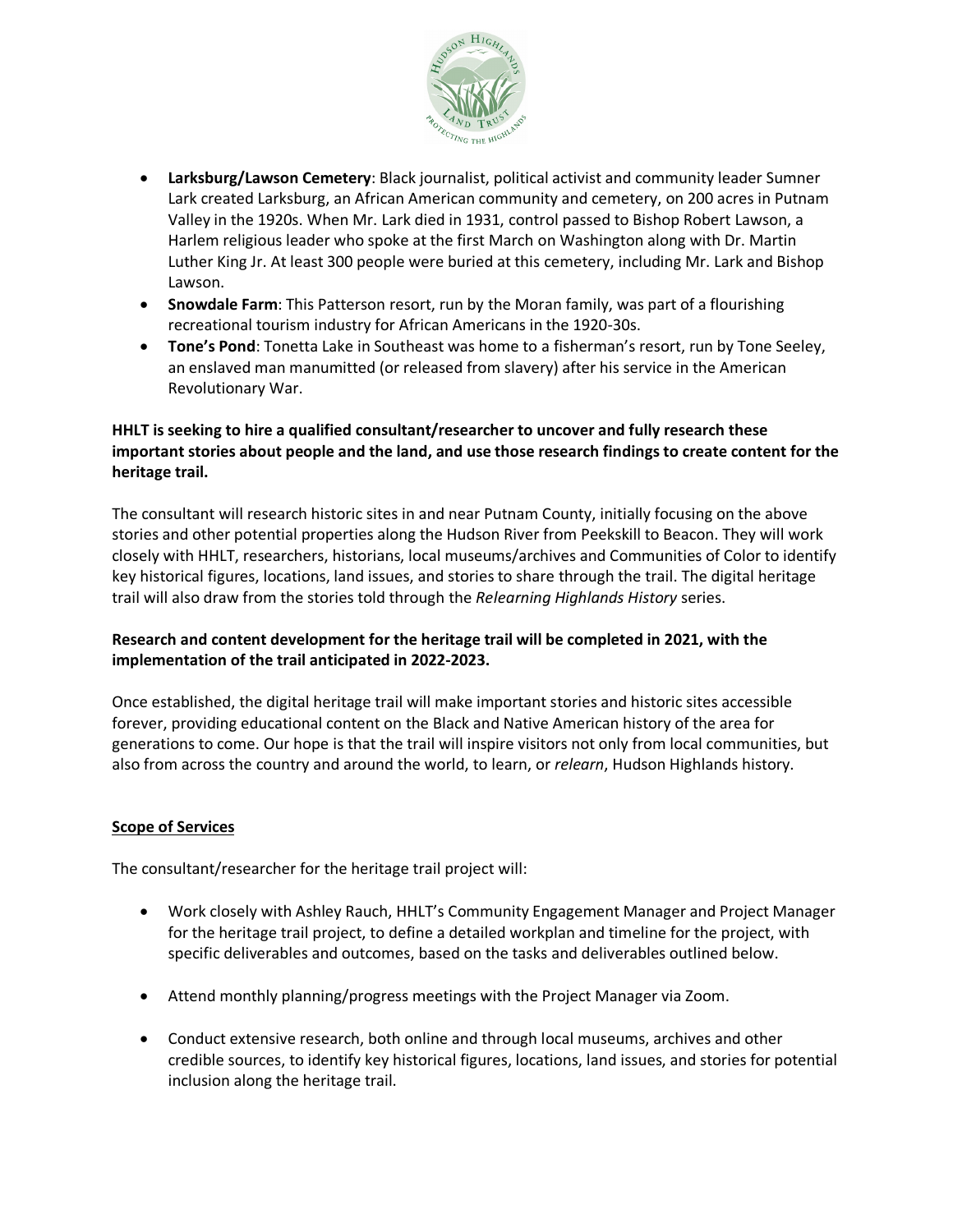

Initial research should focus on the locations listed above under "Project Background," and then expand as new potential stops are identified in collaboration with the Project Manager, with a goal of identifying and researching/documenting up to 15 stops for inclusion along the trail.

Local museums/archives at which research may be conducted include, but are not limited to: Putnam History Museum, Putnam County Historian's Office, Beacon Historical Society, and Peekskill Museum. Online sources that should be explored include the New York Slavery Records Index at John Jay College and Columbia University's Slavery Archives.

- Review the *Relearning Highlands History Series* to glean information that can be used for the heritage trail.
- Throughout the research process, collect historic images/photographs, audio/video files, graphics, and any other media that can enhance the descriptions for each stop along the digital heritage trail.
- Identify and interview sources involved in or familiar with the stories/stops to supplement information gathered through the research phase.
- Visit historic sites, when feasible, to assess if they should be included along the heritage trail, and document each site with photographs.
- In collaboration with the Project Manager, with potential input from members of HHLT's Equity Committee, prioritize stops and then determine the ideal "route" and format (webpage, mobile app, PDFs, GIS StoryMap etc.) for the digital heritage trail.
- In collaboration with both the Project Manager and HHLT's Land Team, which has significant GIS expertise, create a map of the Hudson Highlands depicting the digital heritage trail's route and locations using ArcGIS.
- Using research findings and information gleaned through interviews, draft text to describe each stop along the heritage trail route. This text should be written to appeal to a broad audience with varying levels of expertise.
- Help secure rights for any images and audio/video files that will be used for the digital heritage trail that are not in the public domain.

# **Deliverables**

The consultant/researcher will submit the following deliverables as part of completing this project, within the suggested time table (specific deadlines will be determined at the start of the project):

• Google Drive or DropBox folder containing all research findings and image/audio/video files, organized by story/stop, due on or before September 30, 2021. This should include recordings and/or notes from any interviews conducted.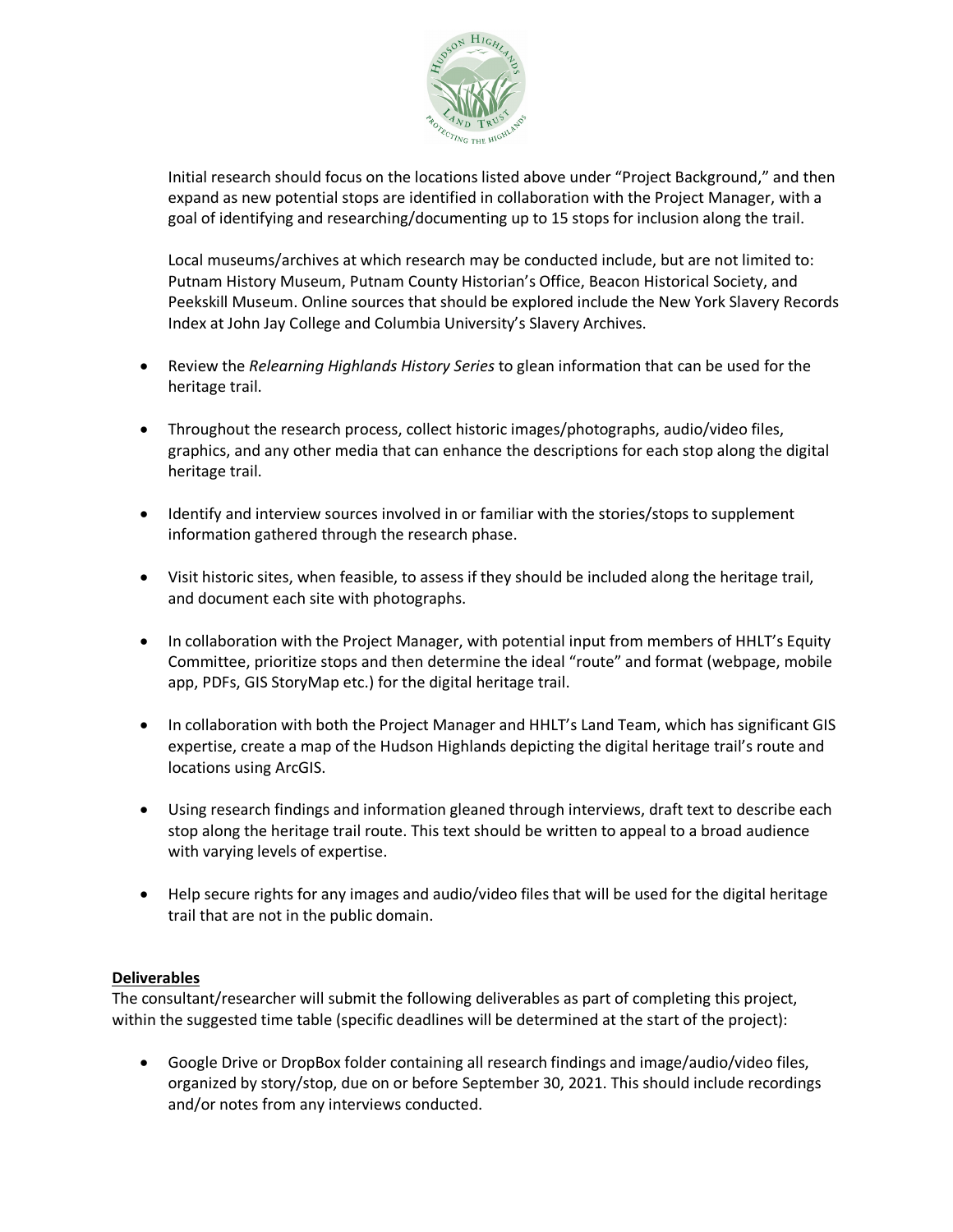

- Prioritized list of stops for the heritage trail, determined in collaboration with the Project Manager, on or before October 15, 2021.
- Draft of text descriptors for each stop, paired with compelling image/audio/video files, due on or before November 15, 2021.
- GIS map of heritage trail route and locations, due on or before November 30, 2021.
- Final descriptors for each stop, incorporating HHLT feedback, on or before December 15, 2021.

# **Minimum Qualifications**

The consultant/researcher should have the following qualifications:

- Bachelor's degree
- Previous experience conducting historical research, ideally in Black and/or Native American history
- Familiarity with and interest in Diversity, Equity, Inclusion and Justice issues
- Familiarity with communities within the Hudson Highlands, and urban areas to the north and south (Peekskill, Beacon, Newburgh)
- Strong writing skills and interpersonal abilities

*Please note that HHLT is committed to the values of equity, including diversity and inclusion, and we seek consultants/researchers who have experience conducting research through that lens.*

#### **Submitting a Proposal**

Anyone interested in applying for this research project should submit a formal written proposal that includes the following elements, which should be combined into a single PDF file for submission:

- **Contact Information**
- **Project Narrative**: Please briefly describe the research process/approach you would use for this project and a suggested schedule for completion.
- **Qualifications**: Please include your relevant experience and comparable past projects. This can be submitted in the form of a resume or curriculum vitae.
- **References**: Please include contact information for at least two professional references.
- **Cost of Services**: Please indicate the anticipated cost of completing the project, including costs for labor, travel, research supplies, and printing. Note that HHLT has budgeted between \$8,000 - \$12,000 for this project, so consultant expenses should fall within this range.

Proposals should be short and simple, providing a straightforward and concise description of the consultant's qualifications and capabilities to satisfy the requirements of this RFP. Proposals will be evaluated for selection based on the project narrative and the experience and qualifications of the applicant.